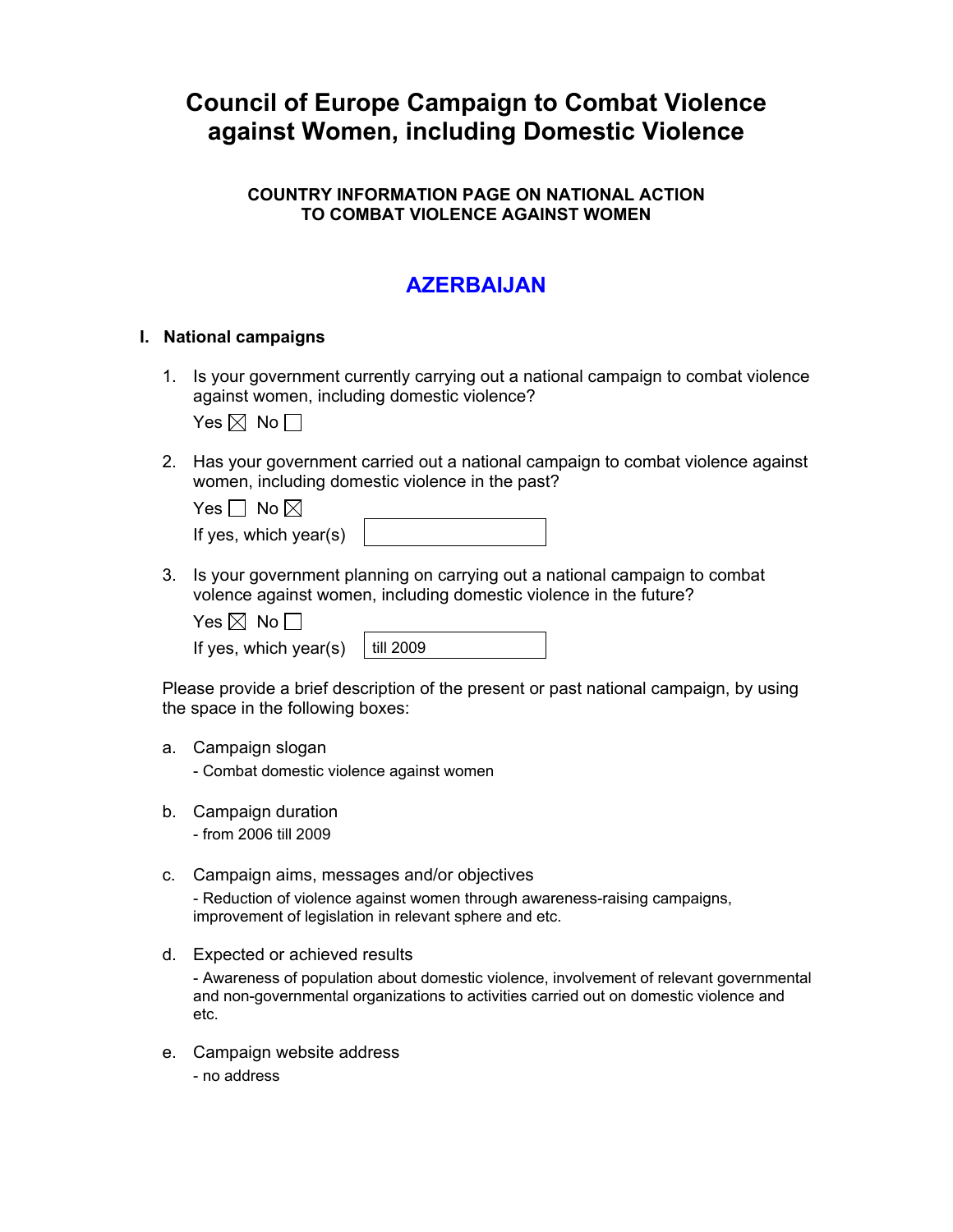#### **II. National Plan of Action**

1. Has your government adopted a national plan of action to combat violence against women, including domestic violence?

| $\cdot$<br>I<br>Yes <u> </u> | Nο |  |  |
|------------------------------|----|--|--|
|                              |    |  |  |

2. Is your government currently implementing a national plan of action to combat violence against women, including domestic violence?

| es | No $\boxtimes$ |
|----|----------------|
|----|----------------|

If yes, which year

3. Has your government implemented a national plan of action to combat violence against women, including domestic violence in the past?

| Yes $\Box$ No $\boxtimes$ |  |
|---------------------------|--|
| If yes, which year(s)     |  |

4. Is your government planning on implementing a national plan or action to combat violence against women, including domestic violence in the future?

| Yes $\boxtimes$ No $\Box$ |  |
|---------------------------|--|
|                           |  |

If yes, which year(s) 2009-2014 (approximately)

Please provide a brief description of the national plan of action, by using the space in the following boxes:

- a. Aims, activities and expected or achieved results of the national plan of action - Involvement of all relevant structures to activities relating the elimination of domestic violence against women in cooperation with international organizations; - Reduction of domestic violence against women, awareness of population about negative impacts of domestic violence and etc.
- b. Duration of the national plan of action - 2009-2014 (approximately)
- c. National Plan of Action website address - no address

#### **III. National Task Force/inter-agency working group to combat violence against women, including domestic violence**

a. Has your government set up a national Task Force or inter-agency working group to combat violence against women, including domestic violence?

Yes  $\Box$  No  $\boxtimes$ 

b. If yes, please provide a brief description of this body, including its composition, mandate, duration and expected results